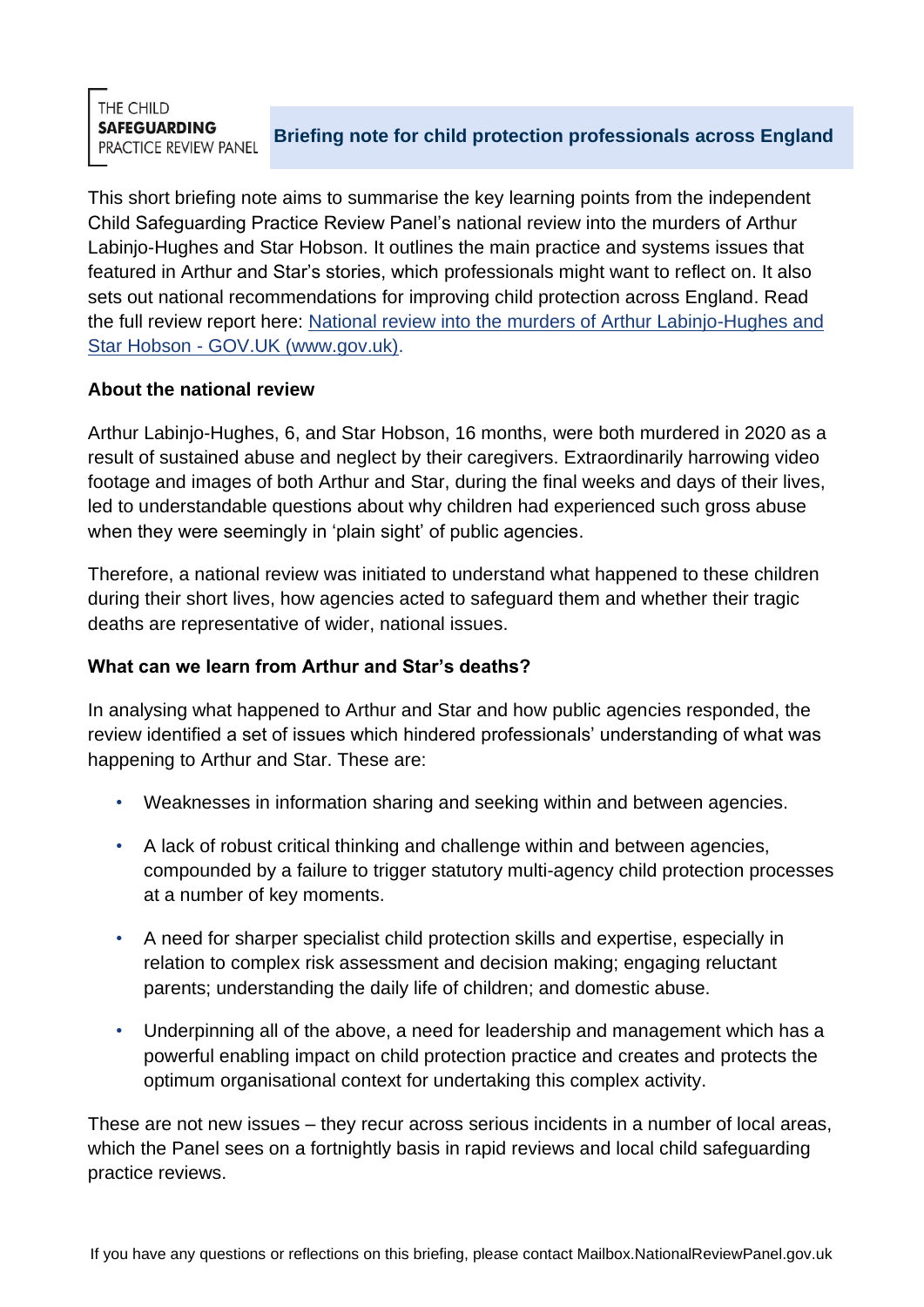# **What are the key practice issues that feature in Arthur and Star's stories?**

We have set out in more detail the main practice issues that feature in Arthur and Star's stories which resonate with findings from analyses of other serious safeguarding incident, for example, the Panel's two annual reports (2018-19; 2020), the Panel's thematic reviews, and the triennial analyses of serious incidents (Sidebotham *et al*., 2016; Brandon *et al.*, 2020).

- **Lack of timely and appropriate information sharing**, for example, photographs of bruising to Arthur were not shared with the MASH; and **limited information seeking**, for example, concerns raised by Arthur and Star's family members were not unpicked.
- **Evidence was not pieced together and considered in the round** e.g. for Star, each referral was treated as a different episode and the evidence was not looked at altogether.
- **Understanding what the child's daily life is like, where this might not be straightforward** with both Arthur and Star there was limited direct work. Additionally, the histories of those involved in their lives, e.g. Frankie Smith and Savannah Brockhill, were not looked into sufficiently.
- **Listening to the views of the wider family and those who know the child well**  in Arthur and Star's stories a significant gap was the failure to talk to and listen to wider family members.
- **Appropriate response to domestic abuse -** the impact of domestic abuse on Arthur and Star was not explored in depth; concerns about domestic abuse towards Star's mother were considered episodically and not investigated sufficiently; information about Emma Tustin's history of domestic abuse was not triangulated between agencies.
- **Working with diverse communities –** assumptions and biases relating to culture, ethnicity, gender and sexuality affected how practitioners understood Arthur and Star's daily experiences and risks to their safety.
- **Working with families whose engagement is reluctant and sporadic –** in Arthur and Star's stories, professionals were increasingly kept at arm's lengths by the perpetrators. There was also signs of parental avoidance.
- **Critical thinking and challenge**  there were missed opportunities for critical thinking and challenge within and between agencies and to consider information altogether e.g. Strategy Meetings were not held prior to the home visit to see Arthur and before Star's Child Protection Medical.
- **Leadership and culture –** common to both Bradford and Solihull was a weak 'line of sight' to frontline practice by Safeguarding Partners.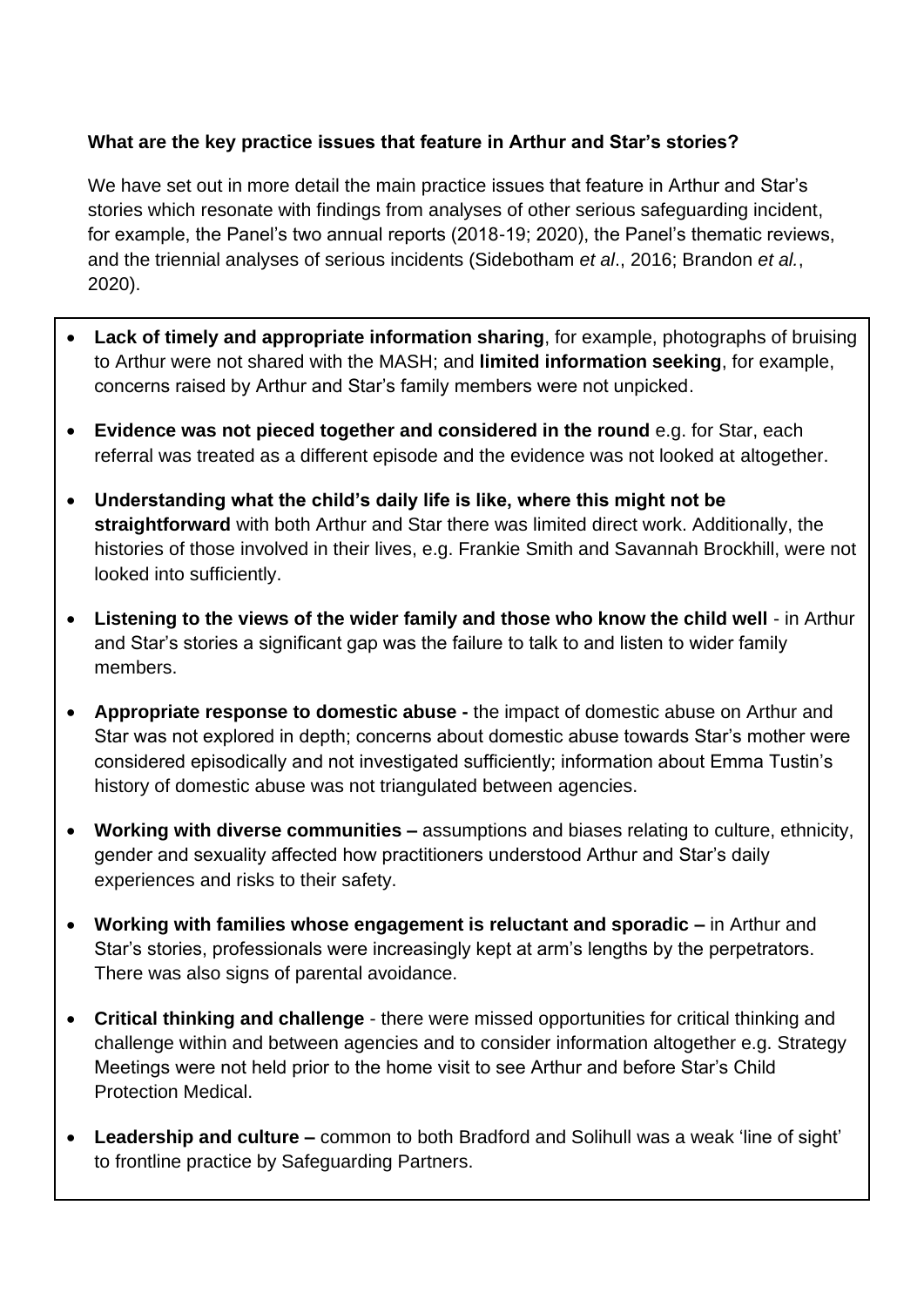# **Questions that you might want to reflect upon as a practitioner:**

We have set out below some questions that you might want to reflect upon as a practitioner either individually, as part of supervision, or as a group:

- How do you work with other agencies to build a full picture of what is happening in a child's life?
- What behavioural biases, e.g. confirmation bias, might impact upon your information sharing and seeking practice?
- Do you consistently speak to and listen to the views of family and friends who know a child well? What barriers can get in the way of you doing this?
- What assumptions might you hold relating to culture, ethnicity, gender and sexuality? In what ways might this affect your practice?
- What aspects of working with families whose engagement is reluctant and sporadic do you feel more/less confident with? What do you consider to be typical signs of parental avoidance?
- What opportunities do you have formally or informally to challenge decisions within your and other agencies and to consider different professionals' perspectives?

### **Key messages for all Safeguarding Partners:**

The report also sets out a few key messages for all Safeguarding Partners to reflect on:

All Safeguarding Partners should assure themselves that:

- Robust multi-agency strategy discussions are always being held whenever it is suspected a child may be at risk of suffering significant harm.
- Sufficient resources are in place from across all agencies to allow for the necessary multiagency engagement in child protection processes e.g., strategy discussions, section 47 enquiries, Initial Child Protection Conferences.
- There are robust information sharing arrangements and protocols in place across the Partnership.
- Referrals are not deemed malicious without a full and thorough multi-agency assessment, including talking with the referrer, and agreement with the appropriate manager. Indeed, the Panel believes that the use of such language has many attendant risks and would therefore discourage its usage as a professional conclusion.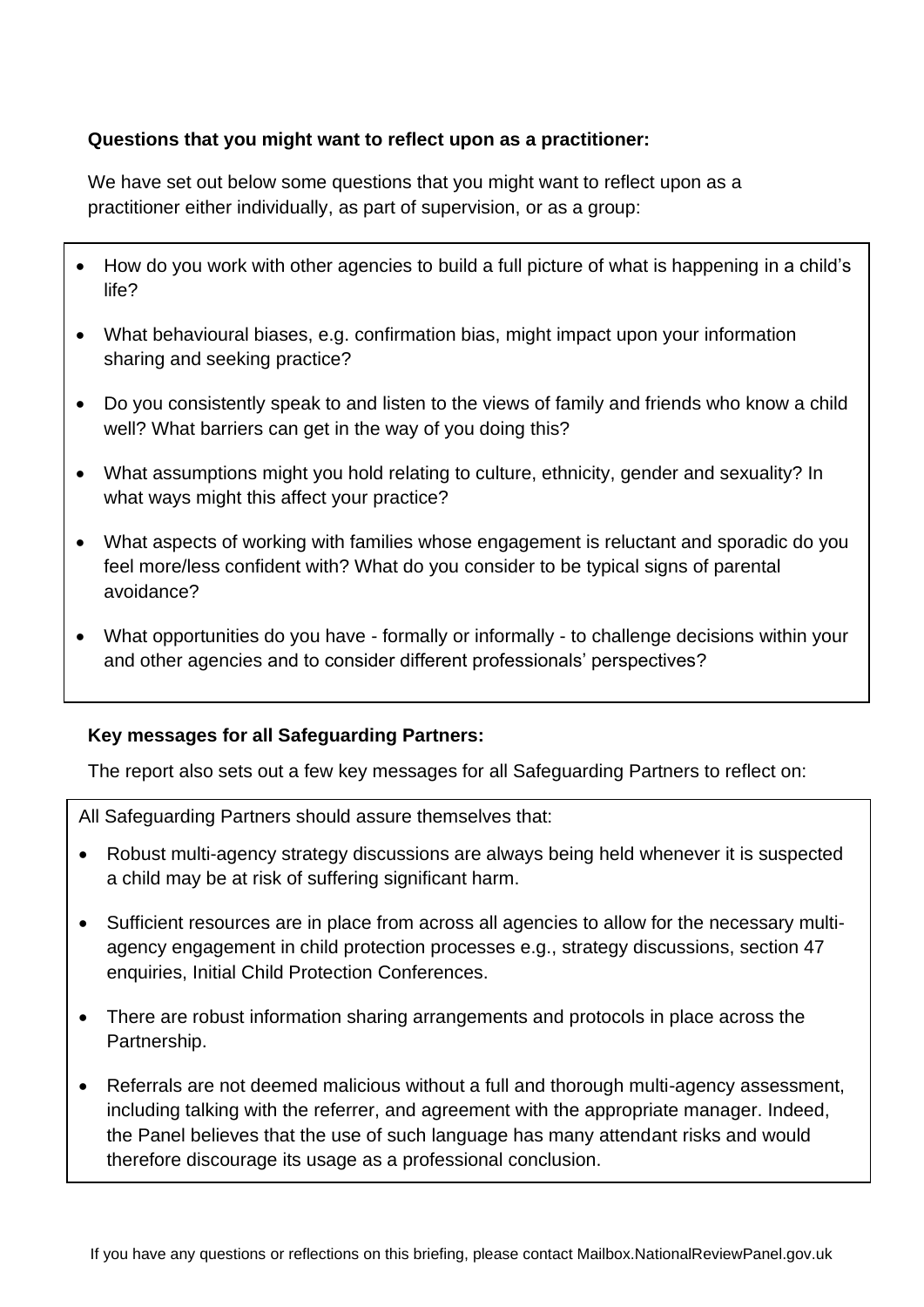## **How can we change nationally?**

The review outlines that the way child protection work is undertaken currently is not benefitting from the wealth of knowledge and skill we hold about the benefits of multidisciplinary and multi-agency practice. It recommends that we need:

- Fully integrated multi-agency investigation and decision making, end-to-end across the child protection process; embedded in both structures and cultures.
- Those with the greatest expertise and skill doing the most difficult child protection work.
- Leaders who know what it takes to deliver an excellent child protection response and can create the organisational context in which this can flourish. This includes prioritising child protection, ensuring the resources necessary to deliver the work are in place, and working tirelessly to remove barriers that get in the way.

Therefore, at the heart of the recommendations is a proposal for new Multi-Agency Child Protection Units – integrated and co-located multi-agency teams staffed by experienced child protection professionals – established in every local authority area.

### **What would this mean for my role?**

Child protection is absolutely core work for all children's social workers. It is also a priority for any agency that works with children, especially police, health and schools. Whether you're a social worker or health visitor, teacher or GP, police officer or paediatrician, every day you need to make difficult decisions, often in a short time frame, which deeply affect the lives of children and families. The core child protection statutory processes – of investigating child protection concerns, child protection planning and implementation, and reviewing progress – are key points where integrated multi-agency involvement and specialist child protection skills are very critical.

Star and Arthur's deaths illustrate the limitations of taking a single agency approach to investigating concerns when statutory multi-agency procedures were needed.

The review proposes that the proposed new Multi Agency Child Protection Units would be organised and delivered at a local level. Multi-agency professionals would be employed by their 'home' agency but seconded into the child protection unit, bringing their agency function with them. It is expected that units would be hosted by the local authority to ensure smooth join-up with the rest of children's social care. The review outlines how these build on Multi-Agency Safeguarding Hubs.

It recommends that Government puts in place an 'early adopter' approach to roll out, where some areas are supported to implement the new model quickly as part of a first wave, with following waves learning from their implementation experience.